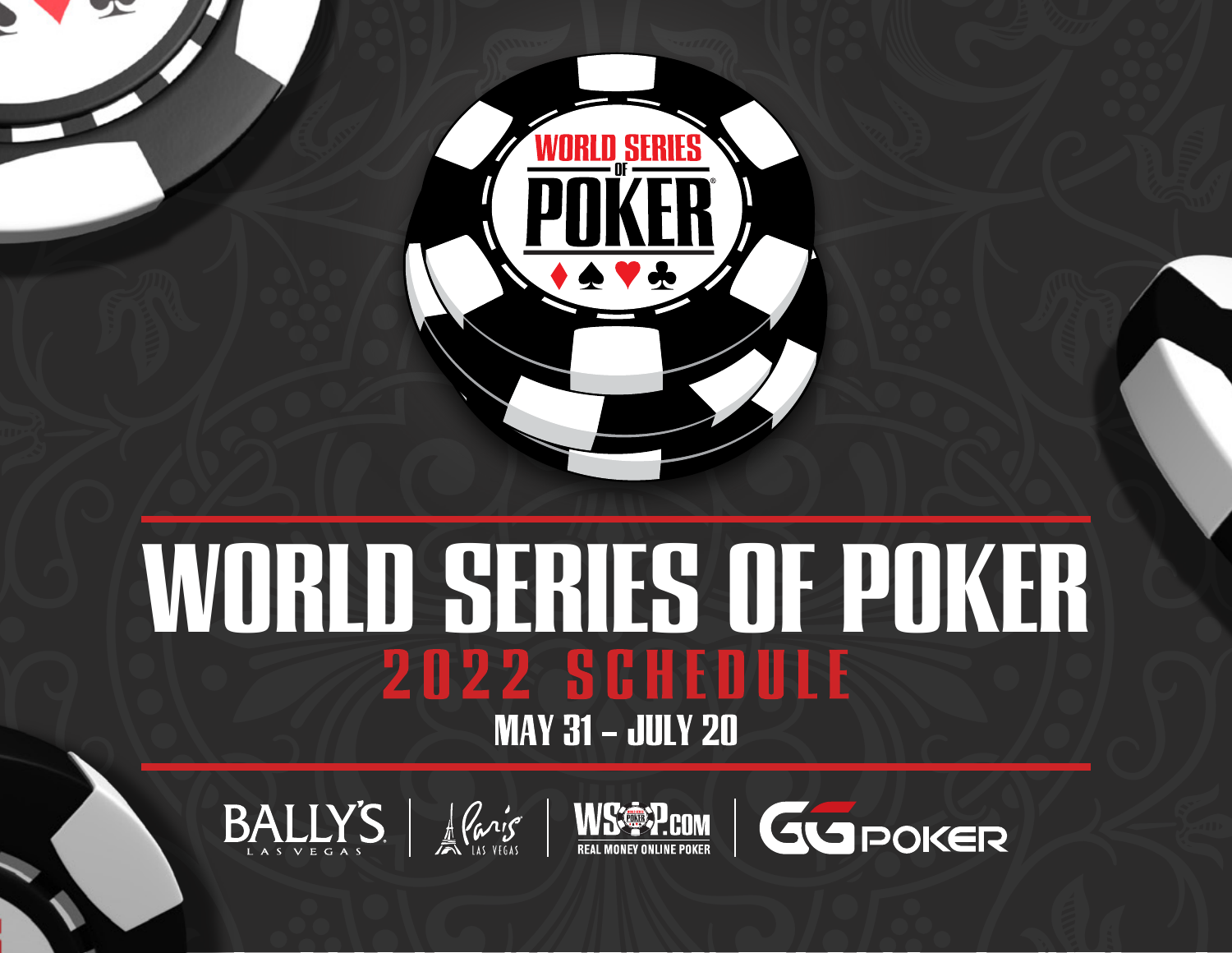| <b>DATE</b>      | <b>DAY</b> | <b>TIME</b> | EV#             | <b>EVENT NAME</b>                                                                                                                                                                                                                                                                                                                                                                                                                                                                    | <b>BUY-IN</b> | <b>STARTING</b><br><b>CHIPS</b> | <b>LVL</b><br><b>DURATION</b><br>(MINUTES) | <b>RE-ENTRY</b> | <b>LATE</b><br>REG. |
|------------------|------------|-------------|-----------------|--------------------------------------------------------------------------------------------------------------------------------------------------------------------------------------------------------------------------------------------------------------------------------------------------------------------------------------------------------------------------------------------------------------------------------------------------------------------------------------|---------------|---------------------------------|--------------------------------------------|-----------------|---------------------|
| <b>MAY 31</b>    | <b>TUE</b> | 9AM         |                 | <b>Registration Opens, Live Action &amp; Satellites Begin</b>                                                                                                                                                                                                                                                                                                                                                                                                                        |               |                                 |                                            |                 |                     |
| <b>MAY 31</b>    | <b>TUE</b> | <b>11AM</b> |                 | Casino Employees No-Limit Hold'em (2 day event)                                                                                                                                                                                                                                                                                                                                                                                                                                      | \$500         | 25,000                          | 40                                         | $\mathbf{1}$    | 9 levels            |
| <b>MAY 31</b>    | <b>TUE</b> | 3PM         | $\overline{2}$  | High Roller Bounty No-Limit Hold'em (every player is a \$25K bounty) (3 day event)                                                                                                                                                                                                                                                                                                                                                                                                   | \$100,000     | 600,000                         | 40                                         | $\mathbf{1}$    | Start of Day 2      |
| JUN <sub>1</sub> | <b>WED</b> | <b>11AM</b> | 3               | Freezeout No-Limit Hold'em (3 day event)                                                                                                                                                                                                                                                                                                                                                                                                                                             | \$2,500       | 35,000                          | 40/60                                      | $\mathbf{0}$    | 12 levels           |
| JUN <sub>1</sub> | <b>WED</b> | 3PM         | $\overline{4}$  | Dealers Choice 6-Handed (3 day event)<br>(No-Limit Hold'em; Limit Hold'em; Razz; Seven Card Stud; Seven Card St Hi-Lo 8 or Better;<br>Seven Card Stud Hi-Lo Regular; Pot-Limit Hold'em; Pot-Limit Omaha; Pot-Limit Omaha<br>Hi-Lo 8 or Better; Big O; Limit Omaha Hi-Lo 8 or Better; Limit 2-7 Lowball Triple Draw;<br>Pot-Limit 2-7 Lowball Triple Draw, A-5 Lowball Triple Draw; Badugi; Badeucy; Badacy;<br>No-Limit 2-7 Lowball Draw; No-Limit Five-Card Draw High)              | \$1,500       | 25,000                          | 40/60                                      | $\mathbf{1}$    | 9 levels            |
| JUN <sub>2</sub> | <b>THU</b> | <b>10AM</b> | 5A              | The Housewarming No-limit Hold'em \$5,000,000 Guaranteed Prize Pool<br>(6 day event) (Payouts every flight)                                                                                                                                                                                                                                                                                                                                                                          | \$500         | 50,000                          | 30/40                                      | 1/flight        | 10 levels           |
| JUN <sub>2</sub> | <b>THU</b> | 3PM         | $6\overline{6}$ | Heads Up No-Limit Hold'em Championship - (64 player max) (3 day event)                                                                                                                                                                                                                                                                                                                                                                                                               | \$25,000      | 150,000                         | 20                                         | $\mathbf{0}$    | <b>First Draw</b>   |
| JUN <sub>3</sub> | <b>FRI</b> | 10AM        | 5B              | The Housewarming No-limit Hold'em Flight B                                                                                                                                                                                                                                                                                                                                                                                                                                           | \$500         | 50,000                          | 30/40                                      | 1/flight        | 10 levels           |
| JUN <sub>3</sub> | FRI        | 3PM         | 7               | Omaha Hi-Lo 8 or Better (3 day event)                                                                                                                                                                                                                                                                                                                                                                                                                                                | \$1,500       | 25,000                          | 40/60                                      | $\bf{0}$        | 9 levels            |
| JUN <sub>4</sub> | <b>SAT</b> | 10AM        | 5C              | The Housewarming No-limit Hold'em Flight C                                                                                                                                                                                                                                                                                                                                                                                                                                           | \$500         | 50,000                          | 30/40                                      | 1/flight        | 10 levels           |
| JUN <sub>4</sub> | <b>SAT</b> | 1PM         | 8               | High Roller No-Limit Hold'em 8-Handed (3 day event)                                                                                                                                                                                                                                                                                                                                                                                                                                  | \$25,000      | 150,000                         | 60                                         | $\mathbf{1}$    | Start of Day 2      |
| JUN <sub>4</sub> | <b>SAT</b> | 3PM         | 9               | Seven Card Stud (3 day event)                                                                                                                                                                                                                                                                                                                                                                                                                                                        | \$1,500       | 25,000                          | 40/60                                      | $\mathbf{0}$    | 9 levels            |
| JUN <sub>5</sub> | <b>SUN</b> | 10AM        | 5D              | The Housewarming No-limit Hold'em Flight D                                                                                                                                                                                                                                                                                                                                                                                                                                           | \$500         | 50,000                          | 30/40                                      | 1/flight        | 10 levels           |
| JUN <sub>5</sub> | <b>SUN</b> | 3PM         | 10              | Dealers Choice 6-Handed Championship (3 day event)<br>(No-Limit Hold'em; Limit Hold'em; Razz; Seven Card Stud; Seven Card St Hi-Lo 8 or Better;<br>Seven Card Stud Hi-Lo Regular; Pot-Limit Hold'em; Pot-Limit Omaha; Pot-Limit Omaha<br>Hi-Lo 8 or Better; Big O; Limit Omaha Hi-Lo 8 or Better; Limit 2-7 Lowball Triple Draw;<br>Pot-Limit 2-7 Lowball Triple Draw, A-5 Lowball Triple Draw; Badugi; Badeucy; Badacy;<br>No-Limit 2-7 Lowball Draw; No-Limit Five-Card Draw High) | \$10,000      | 60,000                          | 60/90                                      | $\pmb{0}$       | Start of Day 2      |
| JUN <sub>6</sub> | <b>MON</b> | 11AM        | 11              | No-Limit Hold'em Deepstack (2 day event)                                                                                                                                                                                                                                                                                                                                                                                                                                             | \$600         | 30,000                          | 30                                         | $\mathbf{1}$    | 12 levels           |
| JUN <sub>6</sub> | <b>MON</b> | 1PM         | 12              | High Roller No-Limit Hold'em 8-Handed (3 day event)                                                                                                                                                                                                                                                                                                                                                                                                                                  | \$50,000      | 300,000                         | 60                                         |                 | Start of Day 2      |
| JUN <sub>6</sub> | <b>MON</b> | 3PM         | 13              | Limit Hold'em (3 day event)                                                                                                                                                                                                                                                                                                                                                                                                                                                          | \$1,500       | 25,000                          | 40/60                                      | $\bf{0}$        | 9 levels            |
| JUN <sub>7</sub> | <b>TUE</b> | <b>11AM</b> | 14              | 6-Handed No-Limit Hold'em (3 day event)                                                                                                                                                                                                                                                                                                                                                                                                                                              | \$1,500       | 25,000                          | 40/60                                      | $\mathbf{1}$    | 9 levels            |
| JUN <sub>7</sub> | <b>TUE</b> | 3PM         | 15              | <b>Omaha Hi-Lo 8 or Better Championship (4 day event)</b>                                                                                                                                                                                                                                                                                                                                                                                                                            | \$10,000      | 60,000                          | 60/90                                      | $\pmb{0}$       | Start of Day 2      |
| JUN <sub>8</sub> | <b>WED</b> | 11AM        | 16              | No-Limit Hold'em (4 day event)                                                                                                                                                                                                                                                                                                                                                                                                                                                       | \$3,000       | 40,000                          | 60                                         | $\mathbf{1}$    | 12 levels           |

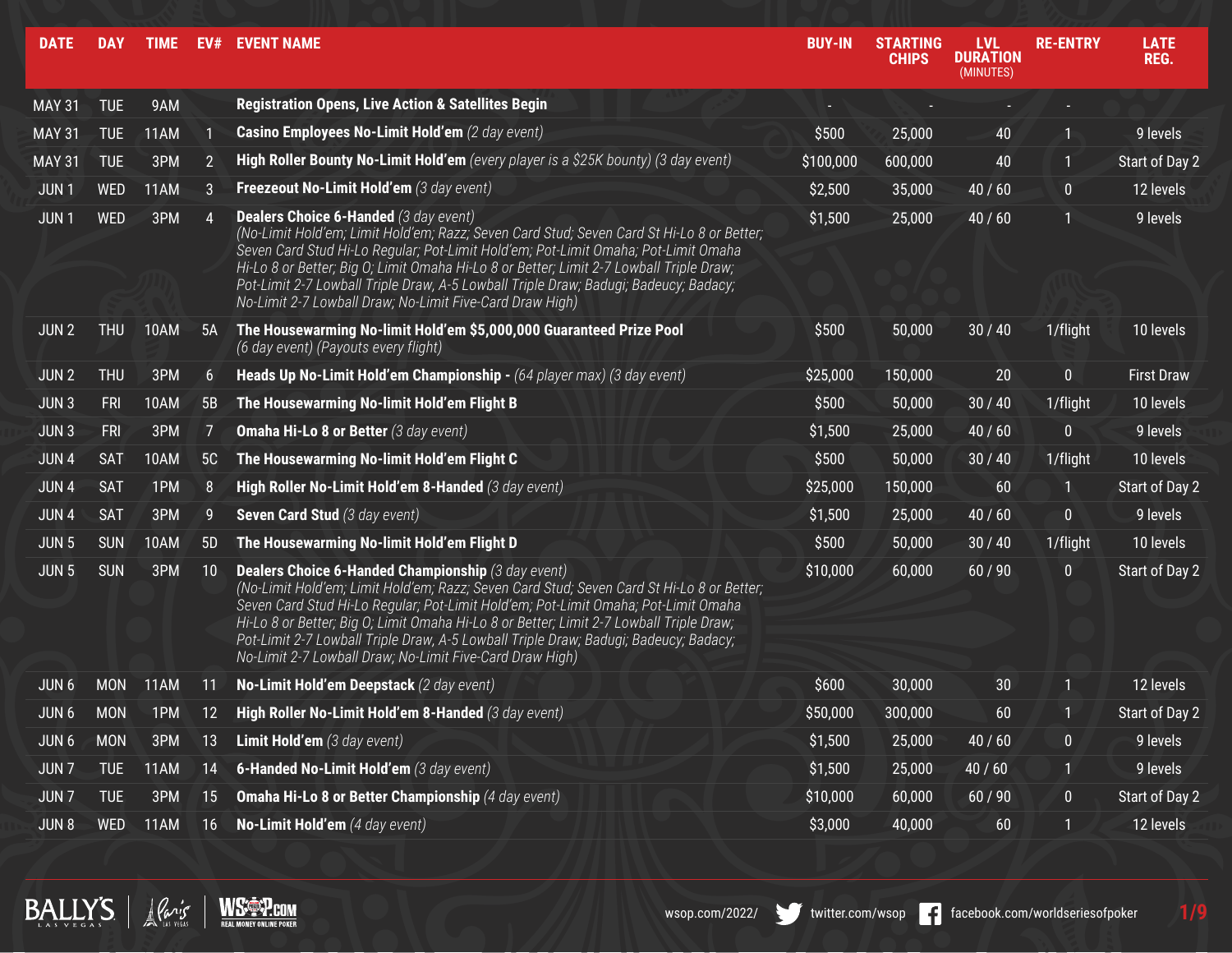| <b>DATE</b>      | DAY        | <b>TIME</b> |     | <b>EV# EVENT NAME</b>                                                                                                                                                                                                                                                                                                                                                                                                                                                         | <b>BUY-IN</b> | <b>STARTING</b><br><b>CHIPS</b> | <b>LVL</b><br><b>DURATION</b><br>(MINUTES) | <b>RE-ENTRY</b>      | <b>LATE</b><br>REG.  |
|------------------|------------|-------------|-----|-------------------------------------------------------------------------------------------------------------------------------------------------------------------------------------------------------------------------------------------------------------------------------------------------------------------------------------------------------------------------------------------------------------------------------------------------------------------------------|---------------|---------------------------------|--------------------------------------------|----------------------|----------------------|
| JUN <sub>8</sub> | <b>WED</b> | 3PM         | 17  | Mixed Triple Draw Lowball (Limit) (A-5, 2-7, Baduqi) (3 day event)                                                                                                                                                                                                                                                                                                                                                                                                            | \$2,500       | 35,000                          | 60                                         | $\mathbf{1}$         | 8 levels             |
| JUN <sub>9</sub> | <b>THU</b> | 11AM        | 18  | Freezeout No-Limit Hold'em (2 day event)                                                                                                                                                                                                                                                                                                                                                                                                                                      | \$1,000       | 20,000                          | 40                                         | $\overline{0}$       | 9 levels             |
| JUN <sub>9</sub> | THU        | 1PM         | 19  | High Roller Pot-Limit Omaha (8-Handed) (4 day Event)                                                                                                                                                                                                                                                                                                                                                                                                                          | \$25,000      | 150,000                         | 60                                         | $\overline{2}$       | 12 levels            |
| JUN <sub>9</sub> | <b>THU</b> | 3PM         | 20  | Limit 2-7 Lowball Triple Draw (3 day event)                                                                                                                                                                                                                                                                                                                                                                                                                                   | \$1,500       | 25,000                          | 40/60                                      |                      | 9 levels             |
| <b>JUN 10</b>    | <b>FRI</b> | 10AM        | 21A | MONSTER STACK No-Limit Hold'em (freezeout) Flight A (players who are eliminated in<br>flight A may re-enter into flight B) (5 day event)                                                                                                                                                                                                                                                                                                                                      | \$1,500       | 50,000                          | 60                                         | <b>Bust A Play B</b> | 10 levels            |
| <b>JUN 10</b>    | <b>FRI</b> | 3PM         | 22  | Seven Card Stud Championship (3 day event)                                                                                                                                                                                                                                                                                                                                                                                                                                    | \$10,000      | 60,000                          | 60/90                                      | $\mathbf{0}$         | Start of Day 2       |
| <b>JUN 11</b>    | <b>SAT</b> | 10AM        | 21B | <b>MONSTER STACK No-Limit Hold'em Flight B</b>                                                                                                                                                                                                                                                                                                                                                                                                                                | \$1,500       | 50,000                          | 60                                         | $\bf{0}$             | 10 levels            |
| <b>JUN 11</b>    | <b>SAT</b> | 3PM         | 23  | 6-Handed Limit Hold'em (3 day event)                                                                                                                                                                                                                                                                                                                                                                                                                                          | \$3,000       | 40,000                          | 60                                         | $\overline{0}$       | 8 levels             |
| <b>JUN 12</b>    | <b>SUN</b> | 11AM        | 24  | FLIP & GO No-Limit Hold'em Presented by GG Poker - Flight A (2 day event)<br>(The first hand of each flight is played pineapple style where players discard one of their<br>hole cards after the flop and everyone is all-in w/1 player advancing/table, followed by a<br>standard tournament structure played as No-Limit Hold'em. If there is a split on the first<br>hand, play will continue with all existing players being all-in each hand until 1 player<br>remains.) | \$1,000       | 20,000                          | 30                                         | unlimited            | Start of flight      |
| <b>JUN 12</b>    | <b>SUN</b> | 1PM         | 25  | No-Limit Hold'em Deepstack (2 day event)                                                                                                                                                                                                                                                                                                                                                                                                                                      | \$800         | 40,000                          | 30                                         | $\mathbf{1}$         | 12 levels            |
| <b>JUN 12</b>    | <b>SUN</b> | 3PM         | 26  | Limit Hold'em Championship (3 day event)                                                                                                                                                                                                                                                                                                                                                                                                                                      | \$10,000      | 60,000                          | 60/90                                      | $\mathbf{0}$         | Start of Day 2       |
| <b>JUN 13</b>    | <b>MON</b> | <b>11AM</b> | 27  | SHOOTOUT No-Limit Hold'em (2,000 player max) (3 day event)                                                                                                                                                                                                                                                                                                                                                                                                                    | \$1,500       | 25,000                          | 40                                         | $\bf{0}$             | 3 levels or sell out |
| <b>JUN 13</b>    | <b>MON</b> | 1PM         | 28  | HIGH ROLLER Pot-Limit Omaha (3 day event)                                                                                                                                                                                                                                                                                                                                                                                                                                     | \$50,000      | 300,000                         | 40                                         | $\overline{2}$       | 12 levels            |
| <b>JUN 13</b>    | <b>MON</b> | 3PM         | 29  | No-Limit 2-7 Lowball Draw (3 day event)                                                                                                                                                                                                                                                                                                                                                                                                                                       | \$1,500       | 25,000                          | 60                                         | $\overline{2}$       | 8 levels             |
| <b>JUN 14</b>    | <b>TUE</b> | 11AM        | 30  | Pot-Limit Omaha 8-Handed (3 day event)                                                                                                                                                                                                                                                                                                                                                                                                                                        | \$1,000       | 20,000                          | 40/60                                      | $\overline{2}$       | 9 levels             |
| <b>JUN 14</b>    | <b>TUE</b> | 3PM         | 31  | Limit 2-7 Lowball Triple Draw Championship (3 day event)                                                                                                                                                                                                                                                                                                                                                                                                                      | \$10,000      | 60,000                          | 60/90                                      | $\mathbf{0}$         | Start of Day 2       |
| <b>JUN 15</b>    | <b>WED</b> | 11AM        | 32  | H.O.R.S.E. (Limit Hold'em; Omaha Hi-Lo 8 or Better; Razz; Seven Card Stud; Seven Card<br>Hi-Lo 8 or Better) (3 day event)                                                                                                                                                                                                                                                                                                                                                     | \$1,500       | 25,000                          | 40/60                                      | $\mathbf{0}$         | 9 levels             |
| <b>JUN 15</b>    | <b>WED</b> | 3PM         | 33  | 6-Handed No-Limit Hold'em (2 day event)                                                                                                                                                                                                                                                                                                                                                                                                                                       | \$3,000       | 40,000                          | 30/40                                      | $\mathbf{1}$         | 12 levels            |
| <b>JUN 16</b>    | <b>THU</b> | 11AM        | 34  | Freezeout No-Limit Hold'em (3 day event)                                                                                                                                                                                                                                                                                                                                                                                                                                      | \$1,500       | 25,000                          | 40/60                                      | $\bf{0}$             | 12 levels            |
| <b>JUN 16</b>    | <b>THU</b> | 1PM         | 35  | Mixed Big Bet Event - NLHE, PLO, 2-7 NL, NL 5 Card Draw, Big O, PLO Hi-Lo,<br>2-7 Pot-Limit Triple Draw (3 day event)                                                                                                                                                                                                                                                                                                                                                         | \$2,500       | 35,000                          | 60                                         | $\overline{2}$       | 8 levels             |
| <b>JUN 16</b>    | <b>THU</b> | 3PM         | 36  | Seven Card Stud Hi-Lo 8 or Better (3 day event)                                                                                                                                                                                                                                                                                                                                                                                                                               | \$1,500       | 25,000                          | 40 / 60                                    | $\overline{0}$       | 9 levels             |
|                  |            |             |     |                                                                                                                                                                                                                                                                                                                                                                                                                                                                               |               |                                 |                                            |                      |                      |

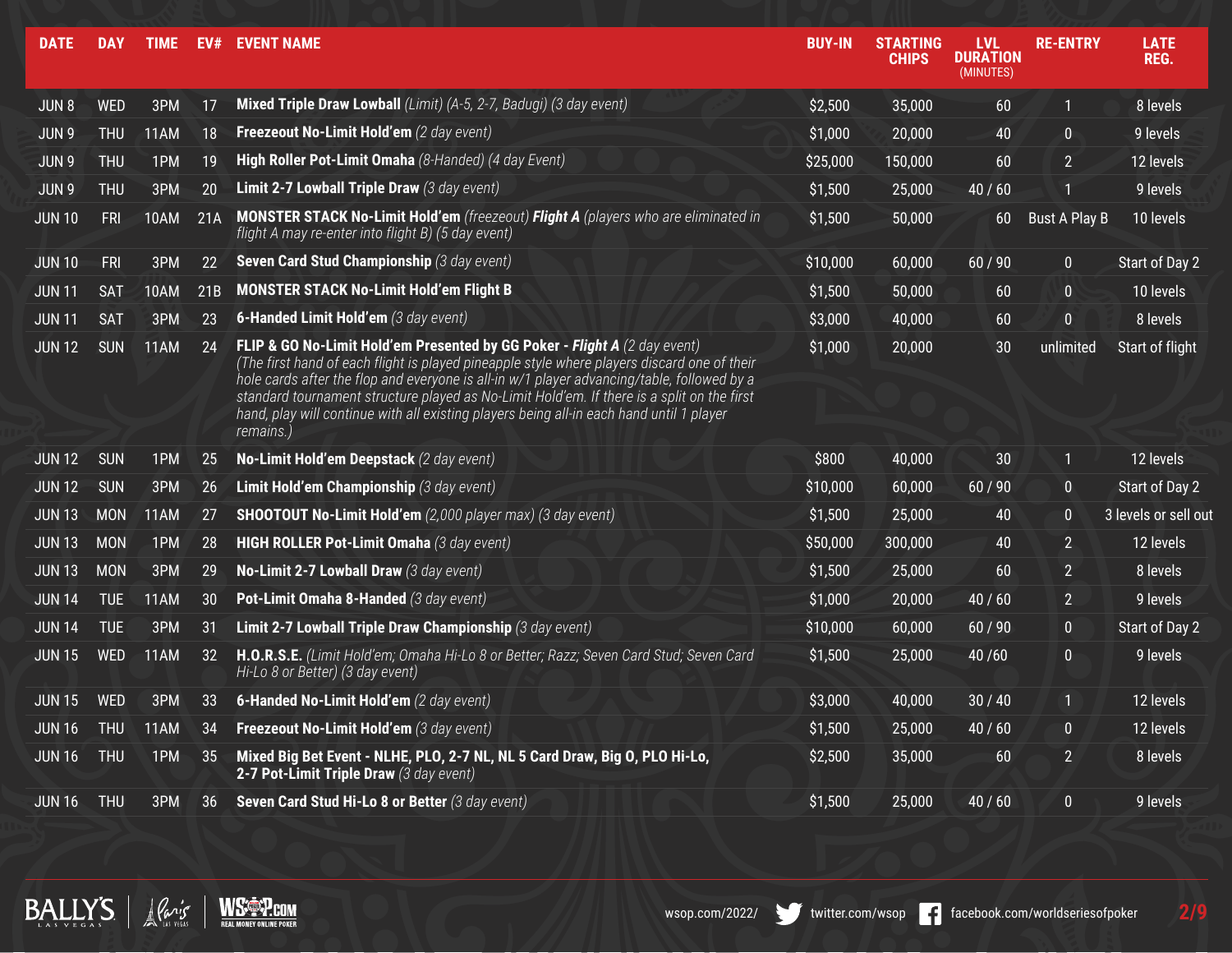| <b>DATE</b>   | <b>DAY</b> | <b>TIME</b> | EV# | <b>EVENT NAME</b>                                                                                                                                                                                                                                  | <b>BUY-IN</b> | <b>STARTING</b><br>CHIPS | <b>LVL</b><br><b>DURATION</b><br>(MINUTES) | <b>RE-ENTRY</b> | <b>LATE</b><br>REG. |
|---------------|------------|-------------|-----|----------------------------------------------------------------------------------------------------------------------------------------------------------------------------------------------------------------------------------------------------|---------------|--------------------------|--------------------------------------------|-----------------|---------------------|
| <b>JUN 17</b> | <b>FRI</b> | 10AM        | 37A | MILLIONAIRE MAKER No-Limit Hold'em Flight A - \$1,000,000 Guaranteed for<br><b>1st Place</b> (5 day event)                                                                                                                                         | \$1,500       | 25,000                   | 60                                         | 1/flight        | 8 levels            |
| <b>JUN17</b>  | FRI        | 3PM         | 38  | No-Limit 2-7 Lowball Draw Championship (3 day event)                                                                                                                                                                                               | \$10,000      | 60,000                   | 60/90                                      | 1               | Start of Day 2      |
| <b>JUN 18</b> | <b>SAT</b> | 10AM        | 37B | <b>MILLIONAIRE MAKER No-Limit Hold'em Flight B</b>                                                                                                                                                                                                 | \$1,500       | 25,000                   | 60                                         | 1/flight        | 8 levels            |
| <b>JUN 18</b> | <b>SAT</b> | 1PM         | 39  | 6-Handed Pot-Limit Omaha (4 day event)                                                                                                                                                                                                             | \$3,000       | 40,000                   | 60                                         | $\overline{2}$  | 8 levels            |
| <b>JUN 18</b> | <b>SAT</b> | 3PM         | 40  | Seven Card Stud Hi-Lo 8 or Better Championship (3 day event)                                                                                                                                                                                       | \$10,000      | 60,000                   | 60/90                                      | $\bf{0}$        | Start of Day 2      |
| <b>JUN 19</b> | <b>SUN</b> | 11AM        | 41  | Super Turbo Bounty No-Limit Hold'em (freezeout) (every player is a \$300 bounty)<br>(1 day event)                                                                                                                                                  | \$1,000       | 20,000                   | 20                                         | $\pmb{0}$       | 12 levels           |
| <b>JUN 19</b> | <b>SUN</b> | 3PM         | 42  | High Roller No-Limit Hold'em (3 day event)                                                                                                                                                                                                         | \$100,000     | 600,000                  | 40                                         | $\mathbf{1}$    | 12 levels           |
| <b>JUN 20</b> | <b>MON</b> | <b>11AM</b> | 43  | Freezeout No-Limit Hold'em (2 day event)                                                                                                                                                                                                           | \$500         | 25,000                   | 30                                         | $\bf{0}$        | 12 levels           |
| <b>JUN 20</b> | <b>MON</b> | 3PM         | 44  | H.O.R.S.E. Championship (Limit Hold'em; Omaha Hi-Lo 8 or Better, Razz, Seven Card<br>Stud, Seven Card Hi-Lo 8 or Better) (4 day event)                                                                                                             | \$10,000      | 60,000                   | 60/90                                      | $\pmb{0}$       | Start of Day 2      |
| <b>JUN 21</b> | <b>TUE</b> | 11AM        | 45  | Pot-Limit Omaha (8-Handed) (3 day event)                                                                                                                                                                                                           | \$1,500       | 25,000                   | 40/60                                      | $\overline{2}$  | 9 levels            |
| <b>JUN 21</b> | <b>TUE</b> | 3PM         | 46  | 6-Handed No-Limit Hold'em (4 day event)                                                                                                                                                                                                            | \$5,000       | 50,000                   | 60                                         |                 | Start of Day 2      |
| <b>JUN 22</b> | <b>WED</b> | 10AM        | 47A | <b>SENIORS No-Limit Hold'em Championship</b><br>(Must be 50 years of age or older) Flight $\overline{A}$ (5 day event)                                                                                                                             | \$1,000       | 20,000                   | 60                                         | 1 / flight      | 8 levels            |
| <b>JUN 22</b> | <b>WED</b> | 3PM         | 48  | Eight Game Mix 6-Handed (3 day event)<br>(Limit Hold'em; Limit Omaha Hi-Lo 8 or Better; Seven Card Stud; Razz; Seven Card Stud<br>Hi-Lo 8 or Better No-Limit Hold'em; Pot-Limit Omaha; Limit 2-7 Lowball Triple Draw)                              | \$1,500       | 25,000                   | 40/60                                      | 1               | 9 levels            |
| <b>JUN 23</b> | <b>THU</b> | <b>10AM</b> | 47B | <b>SENIORS No-Limit Hold'em Championship Flight B</b>                                                                                                                                                                                              | \$1,000       | 20,000                   | 60                                         | 1 / flight      | 8 levels            |
| <b>JUN 23</b> | <b>THU</b> | 1PM         | 49  | No-Limit Hold'em (3 day event)                                                                                                                                                                                                                     | \$2,000       | 30,000                   | 40/60                                      |                 | 12 levels           |
| <b>JUN 23</b> | <b>THU</b> | 3PM         | 50  | Super High Roller No-Limit Hold'em (3 day event)                                                                                                                                                                                                   | \$250,000     | 1,500,000                | 60                                         | 1               | Start of day 2      |
| <b>JUN 24</b> | <b>FRI</b> | <b>10AM</b> | 51A | <b>COLOSSUS No-Limit Hold'em Flight A</b> (Payouts each flight) (4 day event)                                                                                                                                                                      | \$400         | 40,000                   | 40                                         | 1 / flight      | 12 levels           |
| <b>JUN 24</b> | <b>FRI</b> | 3PM         | 52  | Nine Game Mix 6-Handed (3 day event)<br>(Limit Hold'em; Limit Omaha Hi-Lo 8 or Better; Seven Card Stud; Razz; Seven Card Stud<br>Hi-Lo 8 or Better No-Limit Hold'em; Pot-Limit Omaha; Limit 2-7 Lowball Triple Draw,<br>No-Limit 2-7 Lowball Draw) | \$2,500       | 35,000                   | 60                                         |                 | 8 levels            |
| <b>JUN 25</b> | <b>SAT</b> | 10AM        | 51B | <b>COLOSSUS No-Limit Hold'em Flight B</b> (Payouts each flight)                                                                                                                                                                                    | \$400         | 40,000                   | 40                                         | 1 / flight      | 12 levels           |
| <b>JUN 25</b> | <b>SAT</b> | 3PM         | 53  | Mixed No-Limit Hold'em; Pot-Limit Omaha (8-Handed) (2 day event)                                                                                                                                                                                   | \$5,000       | 50,000                   | 30/40                                      | $\overline{2}$  | 12 levels           |

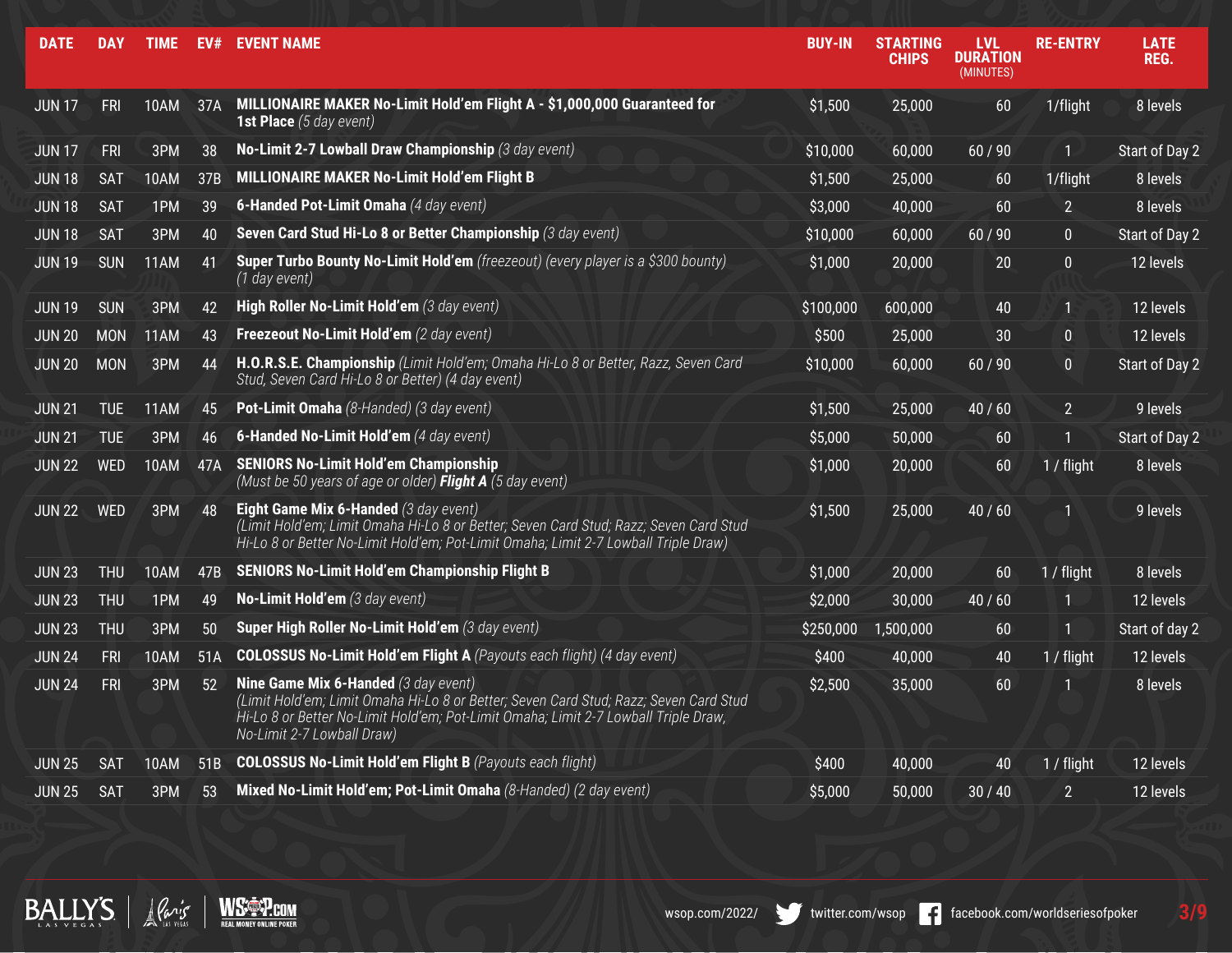| <b>DATE</b>      | <b>DAY</b> | <b>TIME</b> | EV# | <b>EVENT NAME</b>                                                                                                                                                                                                                                         | <b>BUY-IN</b> | <b>STARTING</b><br><b>CHIPS</b> | <b>LVL</b><br><b>DURATION</b><br>(MINUTES) | <b>RE-ENTRY</b>  | <b>LATE</b><br>REG. |
|------------------|------------|-------------|-----|-----------------------------------------------------------------------------------------------------------------------------------------------------------------------------------------------------------------------------------------------------------|---------------|---------------------------------|--------------------------------------------|------------------|---------------------|
| <b>JUN 26</b>    | <b>SUN</b> | 11AM        | 54  | SALUTE to Warriors - No-Limit Hold'em Proceeds to be donated to the USO and other<br><b>Veteran Organizations</b> (3 day event)                                                                                                                           | \$500         | 50,000                          | 40                                         | $\mathbf{1}$     | 9 levels            |
| <b>JUN 26</b>    | <b>SUN</b> | 1PM         | 55  | TAG TEAM No-Limit Hold'em (2 person team, each team must register together)<br>$(3$ day event)                                                                                                                                                            | \$1K/TEAM     | 20,000                          | 60                                         | $\bf{0}$         | 8 levels            |
| <b>JUN 26</b>    | <b>SUN</b> | 3PM         | 56  | Poker Players Championship 6-Handed (5 day event)<br>(Limit Hold'em, Omaha Hi-Lo 8 or Better, Seven Card Stud, Razz, Seven Card Stud Hi-Lo 8<br>or Better No-Limit Hold'em, Pot-Limit Omaha, Limit 2-7 Lowball Triple Draw, No-Limit 2-7<br>Lowball Draw) | \$50,000      | 300,000                         | 100                                        | $\bf{0}$         | 10 levels           |
| <b>JUN 27</b>    | <b>MON</b> | 11AM        | 57  | <b>Deepstack Championship No-Limit Hold'em (4 day event)</b>                                                                                                                                                                                              | \$600         | 30,000                          | 40/60                                      | $\mathbf{1}$     | 9 levels            |
| <b>JUN 27</b>    | <b>MON</b> | 3PM         | 58  | Pot-Limit Omaha Hi-Lo 8 or Better (8-Handed) (3 day event)                                                                                                                                                                                                | \$1,500       | 25,000                          | 40/60                                      | $\overline{2}$   | 9 levels            |
| <b>JUN 28</b>    | <b>TUE</b> | 10AM        | 59  | <b>SUPER SENIORS No-Limit Hold'em</b> (Must be 60 years of age or older) (4 day event)                                                                                                                                                                    | \$1,000       | 20,000                          | 60                                         | $\blacksquare$   | 8 levels            |
| <b>JUN 28</b>    | <b>TUE</b> | 3PM         | 60  | <b>Short Deck No-Limit Hold'em (3 day event)</b>                                                                                                                                                                                                          | \$10,000      | 60,000                          | 60                                         | 1                | Start of Day 2      |
| <b>JUN 29</b>    | <b>WED</b> | 11AM        | 61  | LADIES No-Limit Hold'em Championship (4 day event) (Event Entry is \$10K; Ladies<br>Discounted Price is \$1K)                                                                                                                                             | \$10K/\$1K    | 20,000                          | 60                                         | 1                | 8 levels            |
| <b>JUN 29</b>    | WED        | 1PM         | 62  | <b>Super Turbo Bounty No-Limit Hold'em</b> (freezeout) (every player is a \$500 bounty)<br>(1 day event)                                                                                                                                                  | \$1,500       | 25,000                          | 20                                         | $\overline{0}$   | 12 levels           |
| <b>JUN 29</b>    | <b>WED</b> | 3PM         | 63  | Pot-Limit Omaha Hi-Lo 8 or Better Championship (8-Handed) (4 day event)                                                                                                                                                                                   | \$10,000      | 60,000                          | 60                                         | $\bf{0}$         | Start of Day 2      |
| <b>JUN 30</b>    | <b>THU</b> | 11AM        | 64  | Pot-Limit Omaha Deepstack (8-Handed) (2 day event)                                                                                                                                                                                                        | \$600         | 30,000                          | 30                                         | 2 <sub>1</sub>   | 12 levels           |
| <b>JUN 30</b>    | <b>THU</b> | 3PM         | 65  | <b>Freezeout No-Limit Hold'em (3 day event)</b>                                                                                                                                                                                                           | \$3,000       | 40,000                          | 40/60                                      | $\boldsymbol{0}$ | 12 levels           |
| JUL <sub>1</sub> | <b>FRI</b> | 11AM        | 66  | MINI Main Event No-Limit Hold'em (freezeout) (3 day event)                                                                                                                                                                                                | \$1,000       | 60,000                          | 30                                         | $\bf{0}$         | 12 levels           |
| JUL <sub>1</sub> | <b>FRI</b> | 3PM         | 67  | Super Turbo Bounty No-Limit Hold'em (freezeout) (every player is a \$3,000 bounty)<br>(2 day event)                                                                                                                                                       | \$10,000      | 60,000                          | 20                                         | $\bf{0}$         | 12 levels           |
| JUL <sub>2</sub> | <b>SAT</b> |             |     | Main Event Satellite Days July 2 - 7                                                                                                                                                                                                                      |               |                                 |                                            |                  |                     |
| JUL <sub>2</sub> | <b>SAT</b> | 12PM        | 68A | Million Dollar Bounty No-Limit Hold'em - Payouts begin on Day one - Bounties begin<br>on Day 2 - Top bounty guaranteed \$1,000,000                                                                                                                        | \$1,000       | 40,000                          | 30/40                                      | 1/flight         | 12 levels           |
| JUL2             | <b>SAT</b> | 3PM         | 69  | Pot-Limit Omaha 8-Handed Championship (4 day event)                                                                                                                                                                                                       | \$10,000      | 60,000                          | 60                                         | $\bf{0}$         | Start of Day 2      |
| JUL3             | <b>SUN</b> | 11AM        | 70A | <b>MAIN EVENT No-Limit Hold'em World Championship - Day 1A</b>                                                                                                                                                                                            | \$10,000      | 60,000                          | 120                                        | $\pmb{0}$        | 7 levels            |
| JUL3             | <b>SUN</b> | 12PM        | 68B | Million Dollar Bounty No-Limit Hold'em - Flight B                                                                                                                                                                                                         | \$1,000       | 40,000                          | 30/40                                      | 1/flight         | 12 levels           |
| JUL <sub>4</sub> | <b>MON</b> | 11AM        | 70B | MAIN EVENT No-Limit Hold'em World Championship - Day 1B                                                                                                                                                                                                   | \$10,000      | 60,000                          | 120                                        | $\pmb{0}$        | 7 levels            |
| JUL <sub>4</sub> |            | MON 12PM    |     | 68C Million Dollar Bounty No-Limit Hold'em - Flight C                                                                                                                                                                                                     | \$1,000       | 40,000                          | 30/40                                      | 1/flight         | 12 levels           |

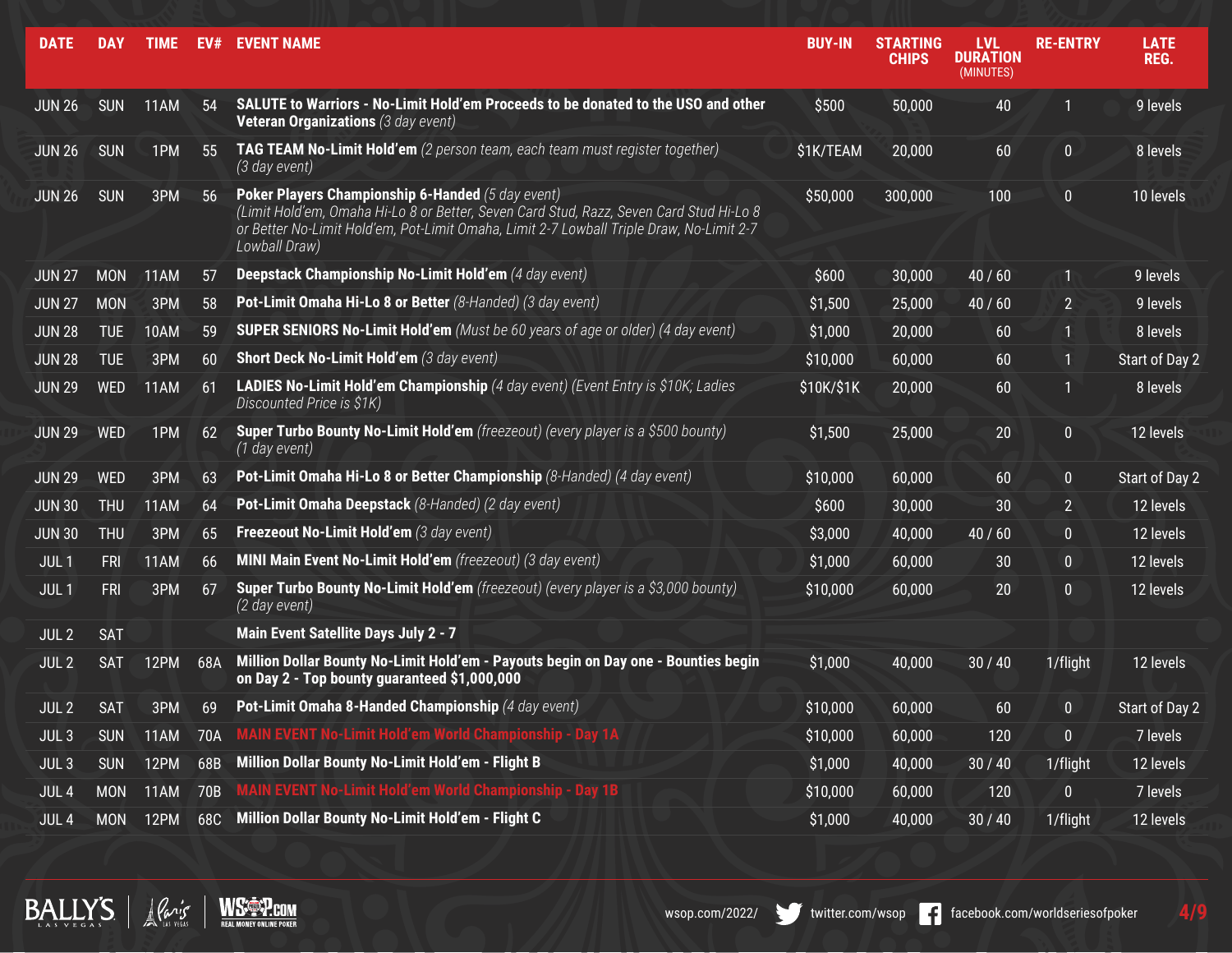| <b>DATE</b>      | <b>DAY</b> | <b>TIME</b> | EV#             | <b>EVENT NAME</b>                                                                                                     | <b>BUY-IN</b> | <b>STARTING</b><br><b>CHIPS</b> | <b>LVL</b><br><b>DURATION</b><br>(MINUTES) | <b>RE-ENTRY</b>  | <b>LATE</b><br>REG. |
|------------------|------------|-------------|-----------------|-----------------------------------------------------------------------------------------------------------------------|---------------|---------------------------------|--------------------------------------------|------------------|---------------------|
| JUL <sub>4</sub> | <b>MON</b> | 7PM         | 68D             | Million Dollar Bounty No-Limit Hold'em - Flight D - Turbo 15 minute levels                                            | \$1,000       | 40,000                          | 15/40                                      | 1/flight         | 12 levels           |
| JUL <sub>5</sub> | <b>TUE</b> | <b>11AM</b> | 70 <sub>C</sub> | <b>MAIN EVENT No-Limit Hold'em World Championship - Day 1C</b>                                                        | \$10,000      | 60,000                          | 120                                        | $\bf{0}$         | 7 levels            |
| JUL <sub>6</sub> | <b>WED</b> | 11AM        | 70D             | MAIN EVENT No-Limit Hold'em World Championship - Day 1D                                                               | \$10,000      | 60,000                          | 120                                        | $\boldsymbol{0}$ | 7 levels            |
| JUL <sub>7</sub> | <b>THU</b> | <b>11AM</b> |                 | <b>MAIN EVENT - Day 2AB</b> (combine all surviving players 1A + 1B)                                                   |               |                                 |                                            |                  |                     |
| JUL <sub>7</sub> | <b>THU</b> | 12PM        | 71A             | <b>One More for One Drop No-Limit Hold'em Flight A (5 day event)</b>                                                  | $$1K + $111$  | 40,000                          | 60                                         | unlimited        | 12 levels           |
| JUL <sub>7</sub> | <b>THU</b> | 3PM         | 72              | Mixed: Pot-Limit Omaha Hi-Lo 8 or Better; Omaha Hi Lo 8 or Better;<br>"Big O" (5 Card PLO Hi-Lo 8) (3 day event)      | \$1,500       | 25,000                          | 40/60                                      | $\overline{2}$   | 9 levels            |
| JUL <sub>8</sub> | <b>FRI</b> | <b>11AM</b> |                 | <b>MAIN EVENT - Day 2CD (For all surviving 1C + 1D players)</b>                                                       |               |                                 |                                            |                  |                     |
| JUL <sub>8</sub> | <b>FRI</b> | 12PM        | 71B             | One More for One Drop No-Limit Hold'em Flight B                                                                       | $$1K + $111$  | 40,000                          | 60                                         | unlimited        | 12 levels           |
| JUL <sub>8</sub> | <b>FRI</b> | 3PM         | 73              | <b>Razz</b> (3 day event)                                                                                             | \$1,500       | 25,000                          | 40/60                                      | $\bf{0}$         | 9 levels            |
| JUL <sub>9</sub> | <b>SAT</b> | 11AM        |                 | MAIN EVENT - Day 3 (combine all fields into one for first time)                                                       |               |                                 |                                            |                  |                     |
| JUL <sub>9</sub> | <b>SAT</b> | 12PM        | 71 <sub>C</sub> | One More for One Drop No-Limit Hold'em Flight C                                                                       | $$1K + $111$  | 40,000                          | 60                                         | unlimited        | 12 levels           |
| JUL <sub>9</sub> | <b>SAT</b> | 3PM         | 74              | <b>BOUNTY Pot-Limit Omaha 8-Handed</b> (every player is a \$500 bounty) (3 day event)                                 | \$1,500       | 25,000                          | 40 / 60                                    | $\overline{2}$   | 9 levels            |
| <b>JUL10</b>     | <b>SUN</b> | 11AM        |                 | <b>MAIN EVENT - Day 4</b>                                                                                             |               |                                 |                                            |                  |                     |
| <b>JUL 10</b>    | <b>SUN</b> | 12PM        | 75A             | Lucky 7's No-Limit Hold'em 7-Handed Flight A \$777,777 Guaranteed 1st place -<br>(5 day event) (Payouts every flight) | \$777         | 40,000                          | 30/40                                      | unlimited        | 12 levels           |
| <b>JUL 10</b>    | <b>SUN</b> | 3PM         | 76              | Poker Hall of Fame Bounty No-Limit Hold'em (freezeout)<br>(every Hall of Famer is a bounty) (2 day event)             | \$1,979       | 30,000                          | 40                                         | unlimited        | 9 levels            |
| <b>JUL 11</b>    | <b>MON</b> | 11AM        |                 | <b>MAIN EVENT - Day 5</b>                                                                                             |               |                                 |                                            |                  |                     |
| <b>JUL 11</b>    | <b>MON</b> | 12PM        | 75B             | Lucky 7's No-Limit Hold'em 7-Handed Flight B                                                                          | \$777         | 40,000                          | 30/40                                      | unlimited        | 12 levels           |
| <b>JUL 11</b>    | <b>MON</b> | 1PM         | 77              | Mixed No-Limit Hold'em; Pot-Limit Omaha (8-Handed) (3 day event)                                                      | \$1,500       | 25,000                          | 40/60                                      | $\overline{2}$   | 9 levels            |
| <b>JUL 11</b>    | <b>MON</b> | 3PM         | 78              | No-Limit Hold'em (3 day event)                                                                                        | \$2,500       | 35,000                          | 40/60                                      | $\mathbf{1}$     | 12 levels           |
| <b>JUL12</b>     | <b>TUE</b> | 11AM        |                 | <b>MAIN EVENT - Day 6</b>                                                                                             |               |                                 |                                            |                  |                     |
| <b>JUL 12</b>    | <b>TUE</b> | <b>12PM</b> | 75C             | Lucky 7's No-Limit Hold'em 7-Handed Flight C                                                                          | \$777         | 40,000                          | 30/40                                      | unlimited        | $12$ levels         |
| <b>JUL 12</b>    | <b>TUE</b> | 3PM         | 79              | Razz Championship (3 day event)                                                                                       | \$10,000      | 60,000                          | 60/90                                      | $\mathbf{0}$     | Start of Day 2      |
| <b>JUL 13</b>    | <b>WED</b> | <b>11AM</b> |                 | <b>MAIN EVENT - Plays down to 9 players</b>                                                                           |               |                                 |                                            |                  |                     |
| <b>JUL 13</b>    | <b>WED</b> | 12PM        | 80              | Mixed No-Limit Hold'em; Pot-Limit Omaha Deepstack (8-Handed) (2 day event)                                            | \$600         | 30,000                          | 30                                         | $\overline{2}$   | 12 levels           |
| <b>JUL 13</b>    | <b>WED</b> | 3PM         | 81              | Freezeout No-Limit Hold'em 8-Handed (3 day event)                                                                     | \$5,000       | 50,000                          | 40/60                                      | $\mathbf{0}$     | 12 levels           |

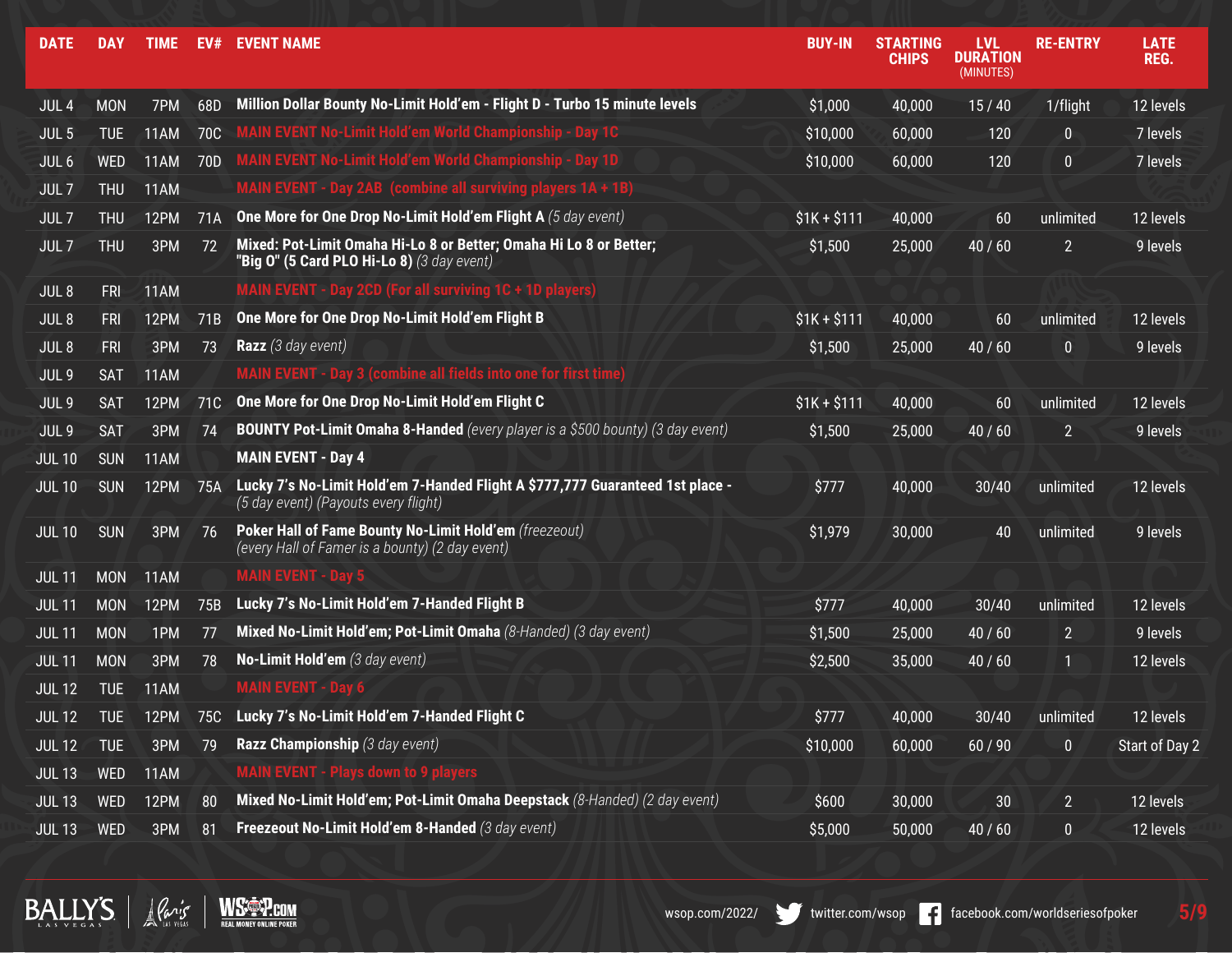| <b>DATE</b>   | <b>DAY</b> | <b>TIME</b> | EV# | <b>EVENT NAME</b>                                                                                                              | <b>BUY-IN</b>    | <b>STARTING</b><br><b>CHIPS</b> | <b>LVL</b><br><b>DURATION</b><br>(MINUTES) | <b>RE-ENTRY</b> | <b>LATE</b><br>REG. |
|---------------|------------|-------------|-----|--------------------------------------------------------------------------------------------------------------------------------|------------------|---------------------------------|--------------------------------------------|-----------------|---------------------|
| <b>JUL 14</b> | <b>THU</b> | 11AM        |     | <b>MAIN EVENT - Day Off</b>                                                                                                    |                  |                                 |                                            |                 |                     |
| <b>JUL 14</b> | <b>THU</b> | 12PM        | 82  | 8-Handed No-Limit Hold'em Deepstack (2 day event)                                                                              | \$800            | 40,000                          | 30                                         |                 | 12 levels           |
| <b>JUL 14</b> | <b>THU</b> | 1PM         | 83  | HIGH ROLLER No-Limit Hold'em (3 day event)                                                                                     | \$50,000         | 300,000                         | 40                                         | 1               | Start of Day 2      |
| <b>JUL 14</b> | <b>THU</b> | 3PM         | 84  | H.O.R.S.E. (Limit Hold'em; Omaha Hi-Lo 8 or Better; Razz; Seven Card Stud; Seven Card<br>Stud Hi-Lo 8 or Better) (3 day event) | \$3,000          | 40,000                          | 60                                         | $\overline{0}$  | 8 levels            |
| <b>JUL 15</b> | FRI        | <b>TBD</b>  |     | <b>MAIN EVENT - Final Table</b>                                                                                                |                  |                                 |                                            |                 |                     |
| <b>JUL 15</b> | FRI        | 12PM        | 85A | <b>The Closer - No-Limit Hold'em Flight A</b> (payouts each flight) (3 day event)                                              | \$1,500          | 50,000                          | 30                                         | 1 / flight      | 12 levels           |
| <b>JUL 15</b> | <b>FRI</b> | 3PM         | 86  | 6-Handed No-Limit Hold'em Championship (3 day event)                                                                           | \$10,000         | 60,000                          | 60                                         | $\mathbf{0}$    | Start of Day 2      |
| <b>JUL 16</b> | <b>SAT</b> | <b>TBD</b>  |     | <b>MAIN EVENT - Final Table</b>                                                                                                |                  |                                 |                                            |                 |                     |
| <b>JUL 16</b> | <b>SAT</b> | 12PM        | 85B | The Closer - No-Limit Hold'em Flight B (payouts each flight)                                                                   | \$1,500          | 50,000                          | 30                                         | 1 / flight      | 12 levels           |
| <b>JUL 16</b> | <b>SAT</b> | 3PM         | 87  | 8-Handed No-Limit Hold'em (2 day event)                                                                                        | \$5,000          | 50,000                          | 30                                         |                 | 12 levels           |
| <b>JUL 17</b> | <b>SUN</b> | 11AM        | 88  | Super Turbo No-Limit Hold'em (1 day event)                                                                                     | \$1,000          | 20,000                          | 20                                         | 1               | 12 levels           |
| <b>JUL 18</b> | <b>MON</b> | 11AM        | 89  | <b>Tournanent of Champions Day 1</b>                                                                                           | \$0              |                                 |                                            |                 |                     |
| <b>JUL 19</b> | <b>TUE</b> | 11AM        |     | <b>Tournanent of Champions Day 2</b>                                                                                           | \$0              |                                 |                                            |                 |                     |
| <b>JUL 20</b> | <b>WED</b> | <b>TBD</b>  |     | <b>Tournanent of Champions Day 3</b>                                                                                           | $\overline{\$0}$ |                                 |                                            |                 |                     |



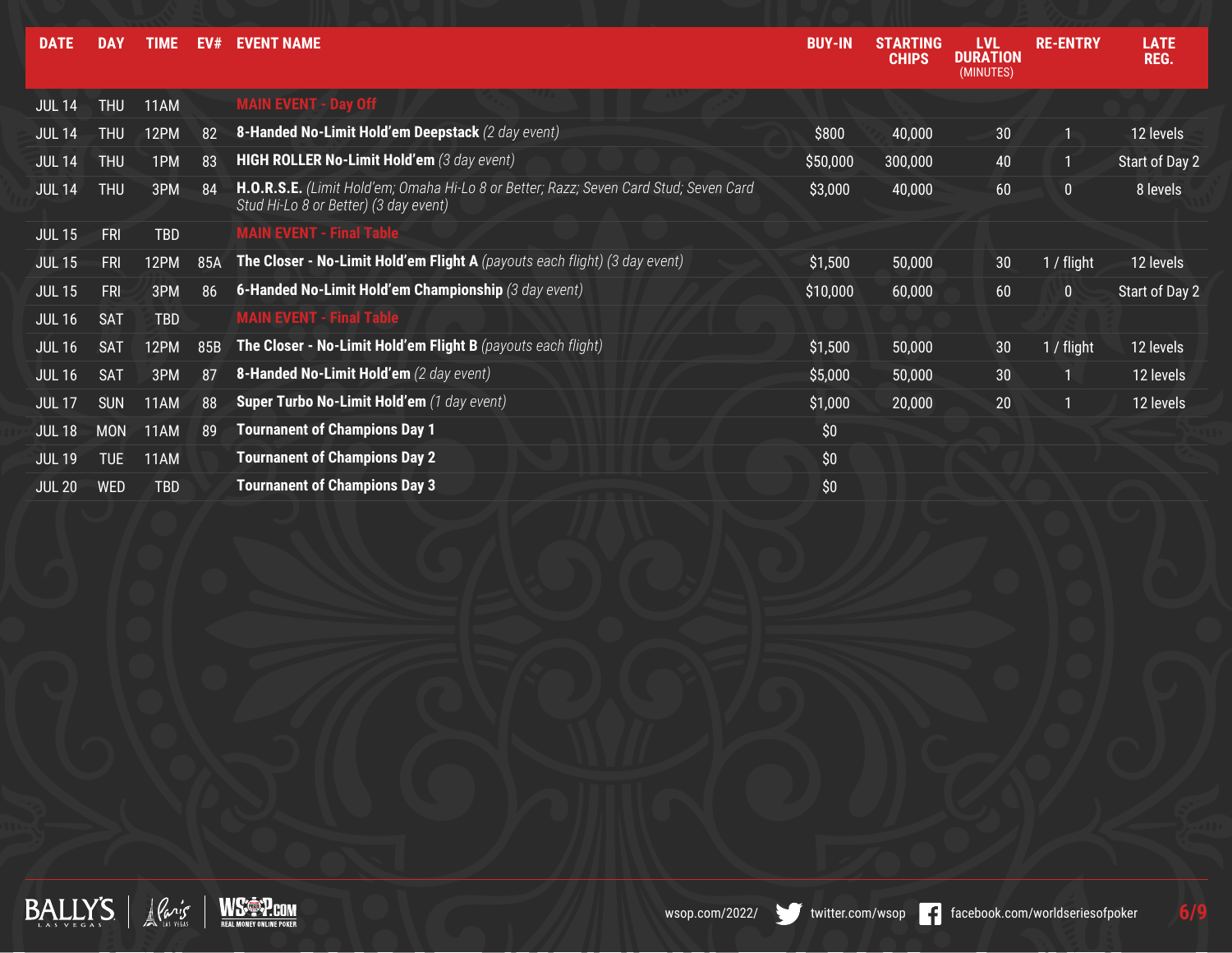# **ONLINE BRACELET SCHEDULE**

| <b>DAY</b>      | <b>DATE</b> | <b>TIME</b> | <b>TOURNAMENT</b>                                             | <b>BUY-IN</b> | <b>STATE</b> |
|-----------------|-------------|-------------|---------------------------------------------------------------|---------------|--------------|
| <b>SUNDAY</b>   | 05-JUN      | 2:00PM PT   | No-Limit Hold'em High Roller Freezeout                        | \$5,300       | NV/NJ        |
| <b>SUNDAY</b>   | 05-JUN      | 3:30PM PT   | No-Limit Hold'em BIG \$500 3x Re-entry                        | \$500         | NV/NJ/PA     |
| <b>SUNDAY</b>   | 12-JUN      | 2:00PM PT   | No-Limit Hold'em Ultra Deepstack 2x Re-entry                  | \$400         | NV/NJ/PA     |
| <b>SUNDAY</b>   | 19-JUN      | 2:00PM PT   | <b>Pot-Limit Omaha</b> 6-Max 3x Re-entry                      | \$1,000       | NV/NJ        |
| <b>SUNDAY</b>   | 19-JUN      | 2:00PM PT   | Pot-Limit Omaha 6-Max 3x Re-entry                             | \$500         | PA           |
| <b>SUNDAY</b>   | 26-JUN      | 2:00PM PT   | <b>Online Deepstack Championship</b> 2x Re-entry              | \$600         | NV/NJ/PA     |
| <b>TUESDAY</b>  | 28-JUN      | 3:30PM PT   | No-Limit Hold'em Turbo Deepstack 2x Re-entry                  | \$500         | NV/NJ        |
| <b>SUNDAY</b>   | 03-JUL      | 2:00PM PT   | No-Limit Hold'em Deepstack 2x Re-entry                        | \$500         | NV/NJ/PA     |
| <b>SUNDAY</b>   | 10-JUL      | 2:00PM PT   | Lucky 7's No-Limit Hold'em High Roller 1x Re-entry            | \$7,777       | NV/NJ        |
| <b>SUNDAY</b>   | $10 - JUL$  | 3:30PM PT   | No-Limit Hold'em Online Bracelet Championship 2x Re-entry     | \$1,000       | NV/NJ/PA     |
| <b>TUESDAY</b>  | $12$ -JUL   | 3:30PM PT   | <b>No-Limit Hold'em High Roller 8-Max 2x Re-entry</b>         | \$3,200       | NV/NJ        |
| <b>SATURDAY</b> | $16$ -JUL   | 2:00PM PT   | No-Limit Hold'em Lucky 7's Second Chance 3x Re-entry          | \$777         | NV/NJ/PA     |
| <b>SUNDAY</b>   | $17 - JUL$  | 2:00PM PT   | No-Limit Hold'em High Roller Freezeout Encore                 | \$5,300       | NV/NJ        |
| <b>SUNDAY</b>   | $17 - JUL$  | 3:30PM PT   | <b>No-Limit Hold'em Summer Saver</b> $\overline{3x}$ Re-entry | \$500         | NV/NJ/PA     |

Consult structure sheets for individual event details. Level duration, starting chips, blind structure and more are provided. Go to WSOP.com/tournaments and choose your event and "Structure Sheet".

# **Side Events and General Information:**

# **For events 5, 21, 37, 47, 51, 68, 70, 71, and 75, 85 you may request your first day/flight of play based on seating availability.**

*For vendor booth, satellites or sponsorship information please contact Johnny Hernandez at jhernandez1@caesars.com.*

Single Table Satellites, Mega Satellites and Live Action begin on Tuesday, May 31. While in Nevada, you can also win your WSOP seat on WSOP.com via mobile or desktop.

# **Deep Stack No-Limit Hold'em Tournaments Every Day June 1 - July 17 (one day events)**

\$250 Buy-In No-Limit Hold'em tournaments at 2 PM. \$400 Buy-In No-Limit Hold'em tournaments at 5 PM. Accelerated Format. \$200 Buy-In No-Limit Hold'em tournaments at 9 PM. Accelerated Format.

#### **HORSE Deep Stack Every Monday June 6 - July 11 (one-day events)** \$250 Buy-In HORSE tournaments at 3 PM.

# **Ladies No-Limit Hold'em Warm Up Tournament Tuesday June 28 (one day event)**

\$150 Buy-In No-Limit Hold'em tournament at 6 PM. (Event Entry is \$1,500; Ladies Discounted Price is \$150).





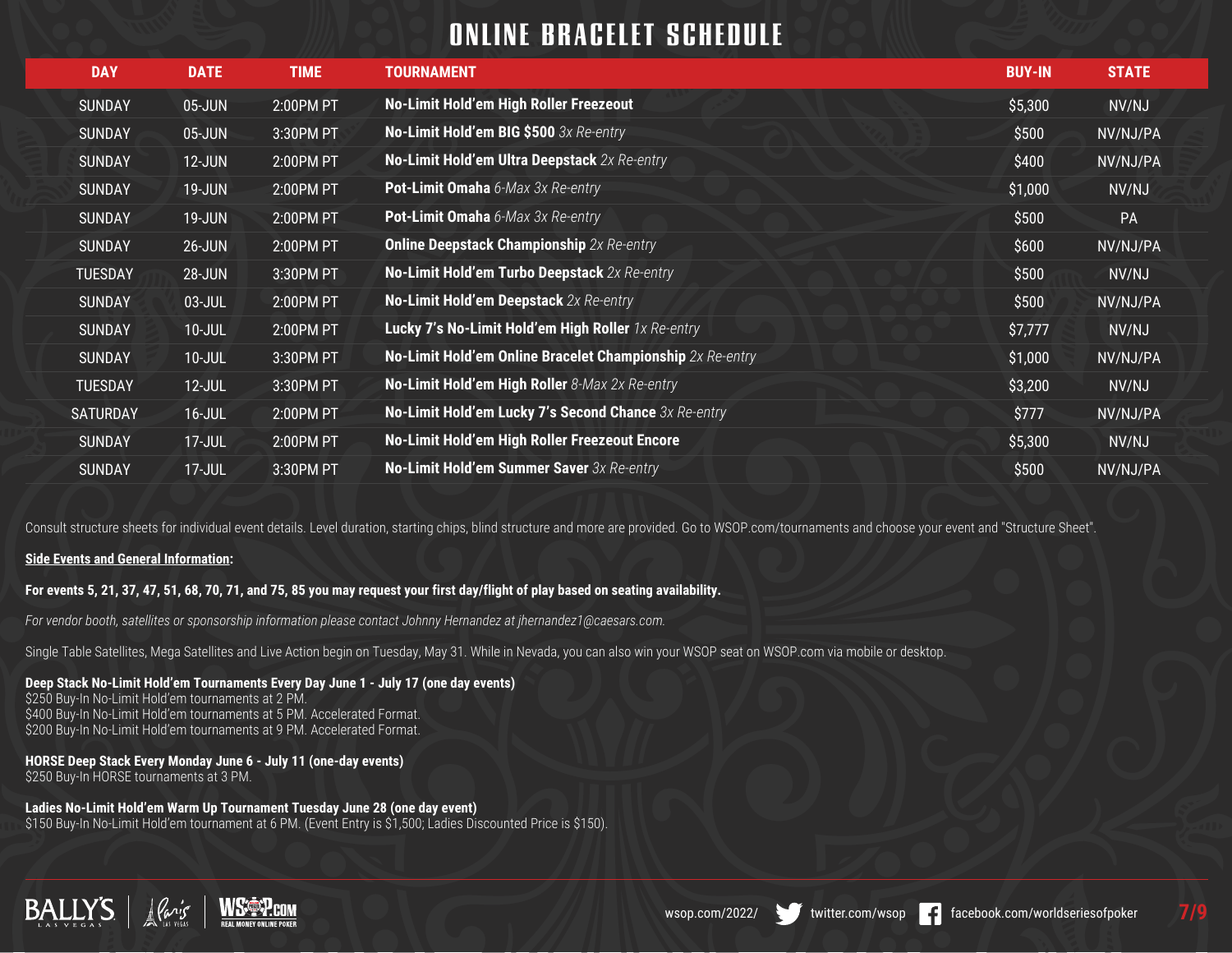#### **Seniors Deep Stack No-Limit Hold'em Tournaments Every Wednesday June 1 - July 13 (one-day events) (Must be 50 years of age or older)**

\$250 Buy-In No-Limit Hold'em tournaments at 9 AM.

#### **The Housewarming Mega Satellites June 1 - 4**

\$75 Buy-In at 12 PM (net prize pool = \$500 entries into The Housewarming) \$130 Buy-In at 4 PM (net prize pool = \$500 entries into The Housewarming)

# **Mega Satellites May 31 - July 15:**

\$580 Buy-In at 8 PM (net prize pool = multiples of \$5,000 in Tournament Buy-In Chips) or \$1,100 Buy-In (net prize pool = multiples of \$10,000 in Tournament Buy-In Chips).

#### **Specialty Mega Satellites. Game played is following day's \$5k or \$10k event. Scheduled at 8PM. All 8PM Megas will be played as follows: Played as No-Limit Hold'em if not indicated as a speciaty mega**

6/4 - \$10K Dealers Choice (\$1,100 buy-in) 6/6 - \$10K Omaha Hi-Lo 8 or Better (\$1,100 buy-in) 6/9 - \$10K Seven Card Stud (\$1,100 buy-in) 6/11 - \$10K Limit Hold'em (\$1,100 buy-in) 6/13 - \$10K 2-7 Triple Draw Lowball (\$1,100 buy-in) 6/16 - \$10K No-Limit 2-7 Lowball Draw (\$1,100 buy-in) 6/17 - \$10K Seven Card Stud Hi-Lo 8 or Better (\$1,100 buy-in) 6/19 - \$10K H.O.R.S.E. (\$1,100 buy-in) 6/20 - \$5K No-Limit Hold'em 6-Handed (\$580 buy-in) 6/24 - \$5K Mixed No-Limit Hold'em / Pot-Limit Omaha (\$580 buy-in) 6/27 - \$10K Short Deck No-Limit Hold'em (\$1,100 buy-in) 6/28 - \$10K Pot-Limit Omaha Hi-Lo Split 8 or Better (\$1,100 buy-in) 6/30 - \$10K Super Turbo No-Limit Hold'em (\$1,100 buy-in) 7/1 - \$10K Pot-Limit Omaha (\$1,100 buy-in) 7/11 - \$10K Razz (\$1,100 buy-in) 7/12 - \$5K No-Limit Hold'em Eight-Handed (\$580 buy-in) 7/14 - \$10K No-Limit Hold'em 6-Handed (\$1,100 buy-in)

7/15 - \$5K No-Limit Hold'em Eight-Handed (\$580 buy-in)

#### **\$25,000 Heads-Up No-Limit Hold'em Mega Satellite June 1:**

\$2,700 Buy-In at 6 PM (bracket for \$25,000 entries)

#### **\$25,000 High Roller No-Limit Hold'em Mega Satellites June 3:**

\$2,700 Buy-In at 6 PM (net prize pool = multiples of \$25,000 entries into High Roller Event).

#### **\$50K High Roller No-Limit Hold'em Mega Satellites June 5:**

\$625 Buy-in Mega Satellite at 3 PM (net prize pool = multiples of \$5,300 entries into 8pm Mega). \$5,300 Buy-in Mega Satellite at 6 PM (net prize pool = multiples of \$50,000 entries into High Roller Event).

#### **\$25,000 Pot-Limit Omaha 8-Handed High Roller Mega Satellites June 8:**

\$320 Buy-In at 3 PM (net prize pool = multiples of \$2,700 entries into 8pm Mega). \$2,700 Buy-In at 6 PM (net prize pool = multiples of \$25,000 entries into High Roller Event).

#### **\$50,000 High Roller Pot-Limit Omaha Mega Satellites June 12:**

\$625 Buy-in Mega Satellite at 3 PM (net prize pool = multiples of \$5,300 entries into 8pm Mega). \$5,300 Buy-in Mega Satellite at 6 PM (net prize pool = multiples of \$50,000 entries into High Roller Event).

#### **\$100,000 High Roller No-Limit Hold'em Mega Satellites June 18:**

\$120 Buy-in Mega Satellite at 12 PM (net prize pool = multiples of \$850 entries into 2pm Mega). \$850 Buy-in Mega Satellite at 3 PM (net prize pool = multiples of \$7,500 entries into 8pm Mega). \$7,500 Buy-in Mega Satellite at 6 PM (net prize pool = multiples of \$100,000 entries into High Roller Event).